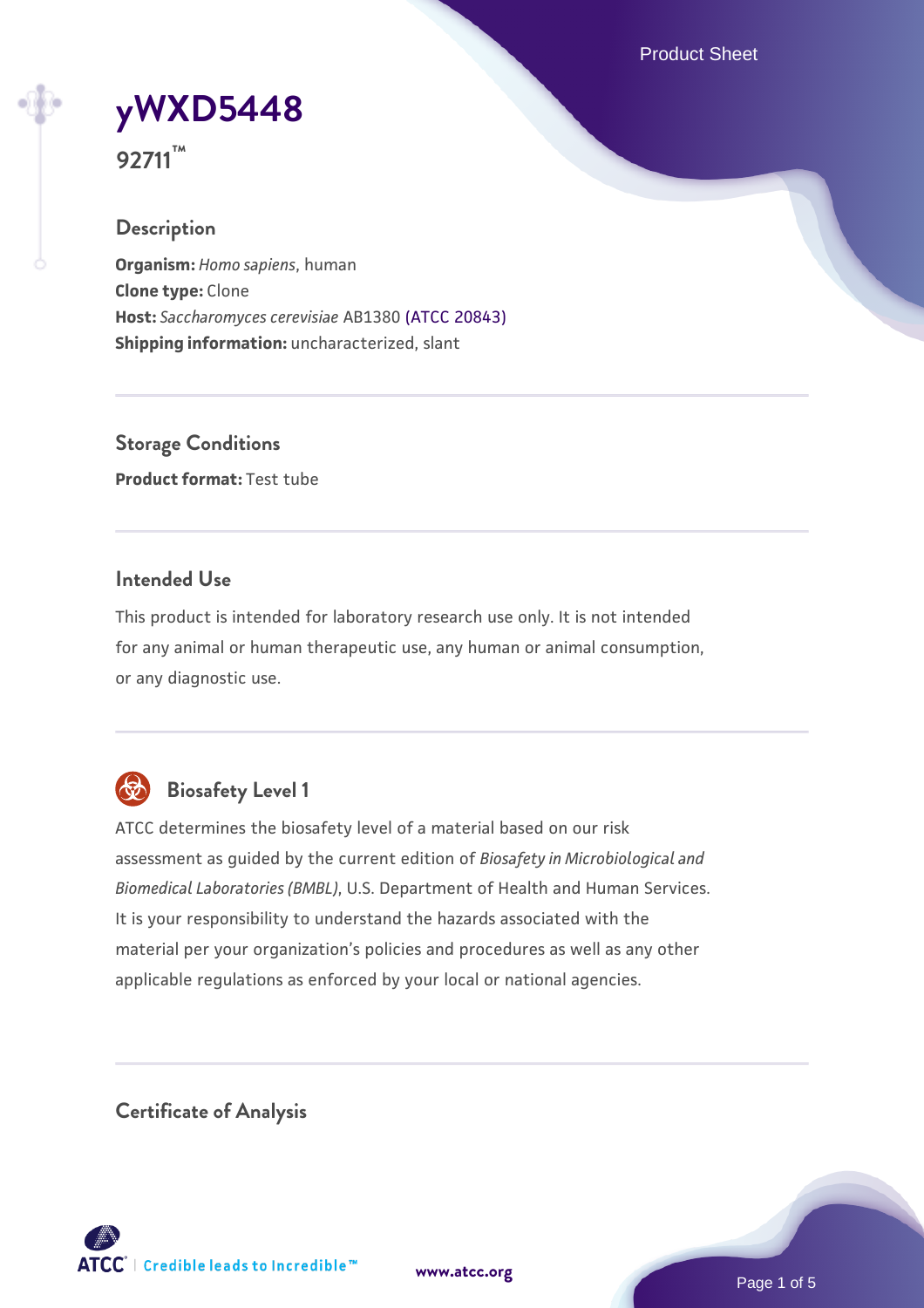## **[yWXD5448](https://www.atcc.org/products/92711)** Product Sheet **92711**

For batch-specific test results, refer to the applicable certificate of analysis that can be found at www.atcc.org.

## **Insert Information**

**Type of DNA:** genomic **Genome:** Homo sapiens **Chromosome:** X X pter-q27.3 **Gene name:** DNA Segment, single copy **Gene product:** DNA Segment, single copy [DXS4399] **Gene symbol:** DXS4399 **Contains complete coding sequence:** Unknown **Insert end:** EcoRI

## **Vector Information**

**Construct size (kb):** 205.0 **Intact vector size:** 11.454 **Vector name:** pYAC4 **Type of vector:** YAC **Host range:** *Saccharomyces cerevisiae*; *Escherichia coli* **Vector information:** other: telomere, 3548-4235 other: telomere, 6012-6699 Cross references: DNA Seq. Acc.: U01086 **Cloning sites:** EcoRI **Markers:** SUP4; HIS3; ampR; URA3; TRP1 **Replicon:** pMB1, 7186-7186; ARS1, 9632-10376

# **Growth Conditions**

**Medium:** 



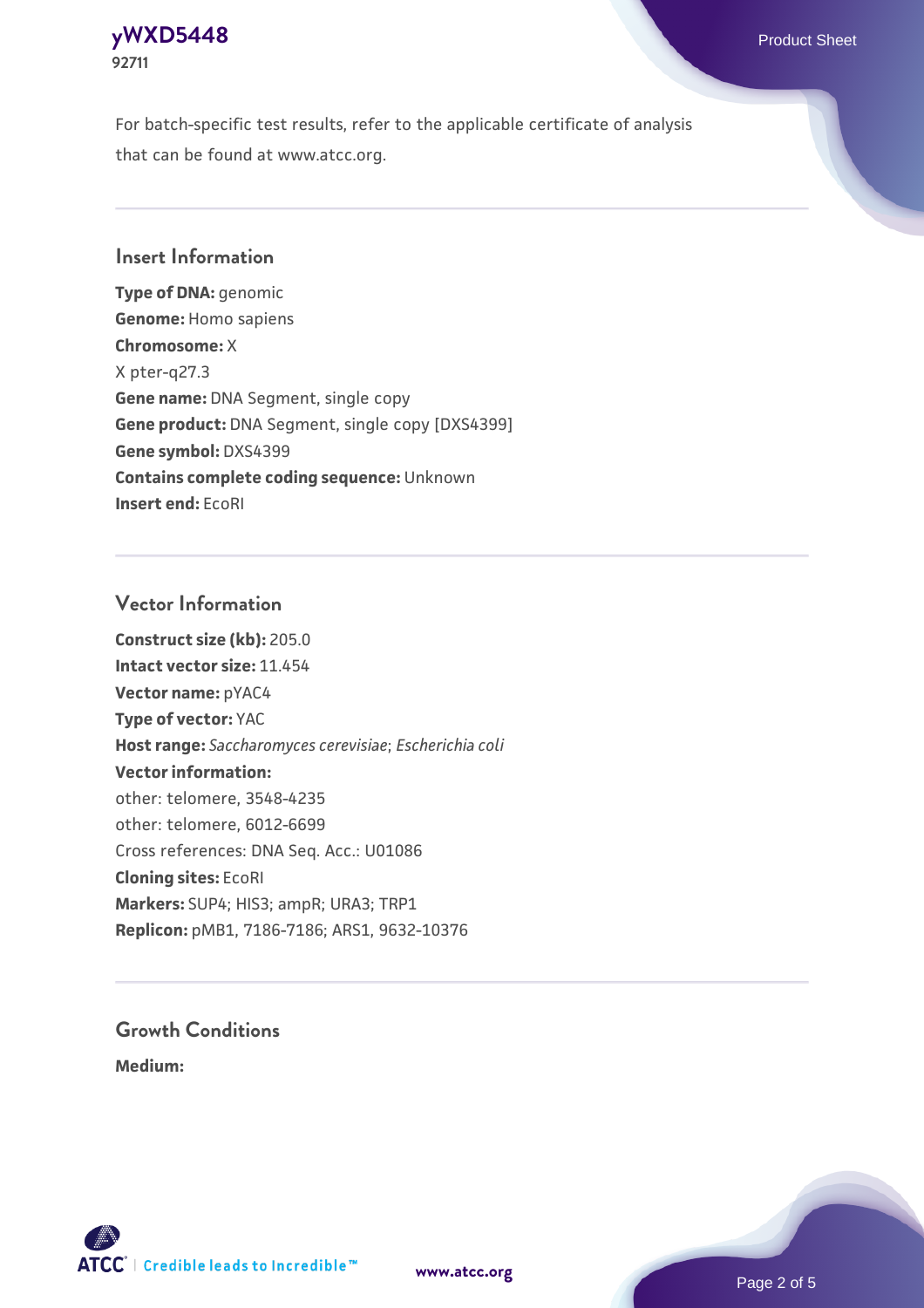#### **[yWXD5448](https://www.atcc.org/products/92711)** Product Sheet **92711**

[ATCC Medium 1245: YEPD](https://www.atcc.org/-/media/product-assets/documents/microbial-media-formulations/1/2/4/5/atcc-medium-1245.pdf?rev=705ca55d1b6f490a808a965d5c072196) **Temperature:** 30°C

#### **Notes**

More information may be available from ATCC (http://www.atcc.org or 703- 365-2620).

## **Material Citation**

If use of this material results in a scientific publication, please cite the material in the following manner: yWXD5448 (ATCC 92711)

## **References**

References and other information relating to this material are available at www.atcc.org.

## **Warranty**

The product is provided 'AS IS' and the viability of ATCC® products is warranted for 30 days from the date of shipment, provided that the customer has stored and handled the product according to the information included on the product information sheet, website, and Certificate of Analysis. For living cultures, ATCC lists the media formulation and reagents that have been found to be effective for the product. While other unspecified media and reagents may also produce satisfactory results, a change in the ATCC and/or depositor-recommended protocols may affect the recovery, growth, and/or function of the product. If an alternative medium formulation or reagent is used, the ATCC warranty for viability is no longer

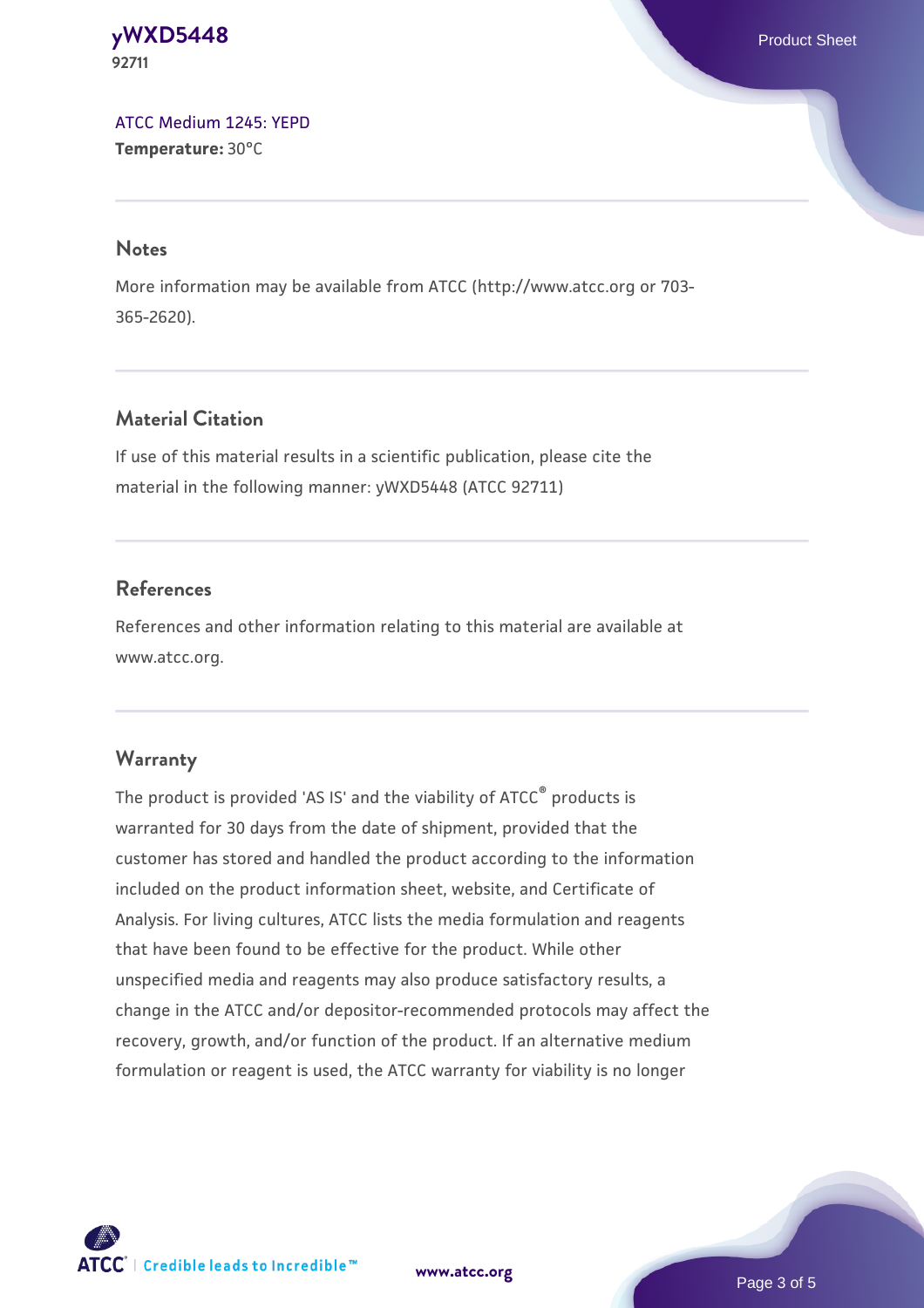**92711**

**[yWXD5448](https://www.atcc.org/products/92711)** Product Sheet

valid. Except as expressly set forth herein, no other warranties of any kind are provided, express or implied, including, but not limited to, any implied warranties of merchantability, fitness for a particular purpose, manufacture according to cGMP standards, typicality, safety, accuracy, and/or noninfringement.

#### **Disclaimers**

This product is intended for laboratory research use only. It is not intended for any animal or human therapeutic use, any human or animal consumption, or any diagnostic use. Any proposed commercial use is prohibited without a license from ATCC.

While ATCC uses reasonable efforts to include accurate and up-to-date information on this product sheet, ATCC makes no warranties or representations as to its accuracy. Citations from scientific literature and patents are provided for informational purposes only. ATCC does not warrant that such information has been confirmed to be accurate or complete and the customer bears the sole responsibility of confirming the accuracy and completeness of any such information.

This product is sent on the condition that the customer is responsible for and assumes all risk and responsibility in connection with the receipt, handling, storage, disposal, and use of the ATCC product including without limitation taking all appropriate safety and handling precautions to minimize health or environmental risk. As a condition of receiving the material, the customer agrees that any activity undertaken with the ATCC product and any progeny or modifications will be conducted in compliance with all applicable laws, regulations, and guidelines. This product is provided 'AS IS' with no representations or warranties whatsoever except as expressly set forth herein and in no event shall ATCC, its parents, subsidiaries, directors, officers, agents, employees, assigns, successors, and affiliates be liable for indirect, special, incidental, or consequential damages of any kind in connection with or arising out of the customer's use of the product. While reasonable effort is made to ensure authenticity and reliability of materials on deposit, ATCC is not liable for damages arising from the misidentification or



**[www.atcc.org](http://www.atcc.org)**

Page 4 of 5